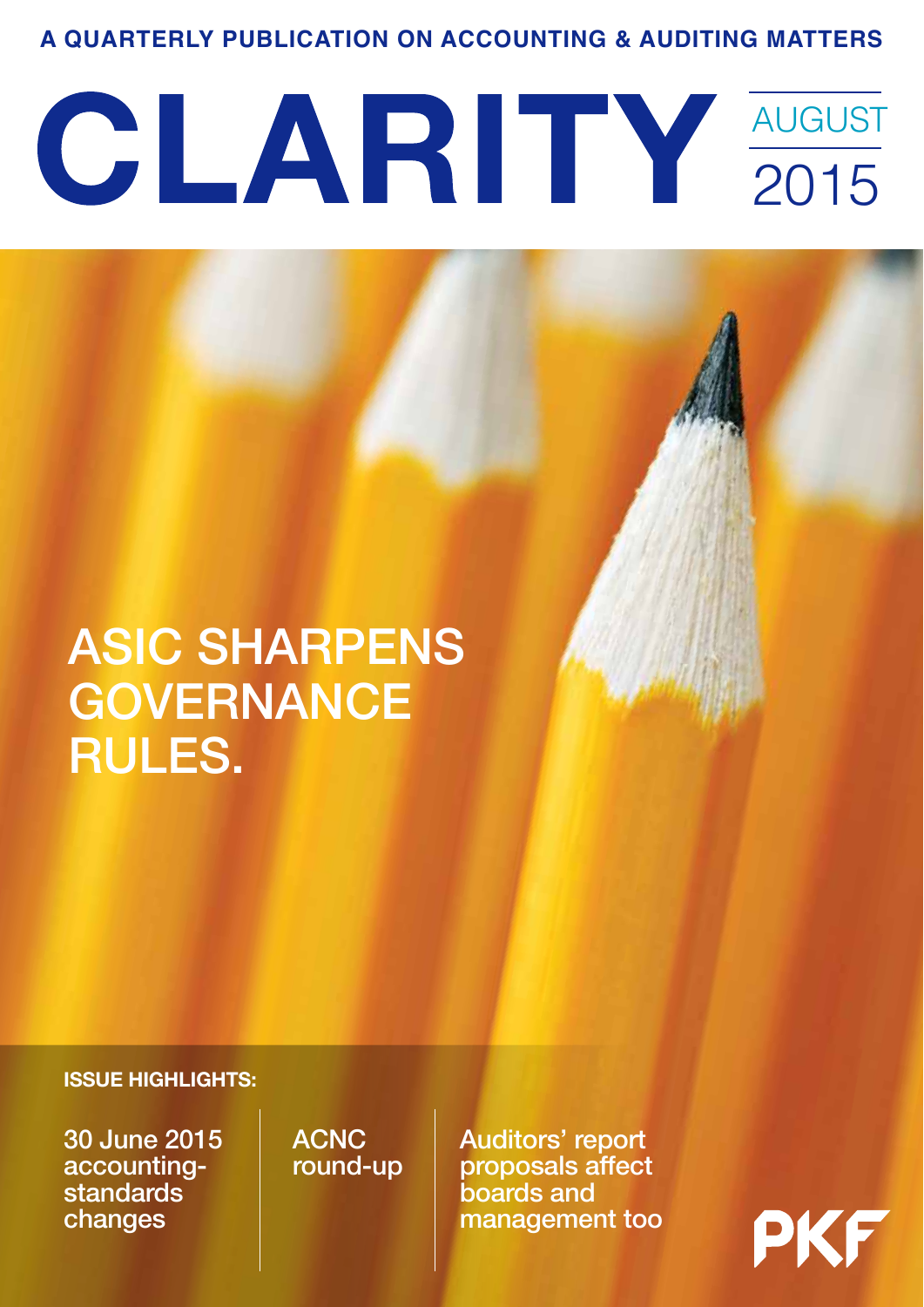#### Welcome to the 2015 August Edition of Clarity.

To enhance the decision making of boards and management, Clarity will be distributed quarterly.

This edition includes financial reporting, corporate governance and regulatory topics to inform and assist CFOs and directors in the discharge of their responsibilities and to help manage their business risks. Specifically, we focus on accounting standards and related developments for the 30 June reporting season - ASIC targets, new standards, and revised corporate governance rules for listed entities.

We also reviewed the proposed new audit reporting requirements that will affect all stakeholders in the financial reporting chain including how we communicate with the Board.

#### 04 CORPORATE REPORTING **CONSIDERATIONS**

We wish to acknowledge the assistance of GAAP Consulting with the development of this publication.

We look forward to working with you on the challenges ahead.



08

14

- Directors take note ASIC's 30 June 2015 targets
- 30 June 2015 accounting standards changes

# Contents Welcome

#### ASX INSIGHTS

- Revised ASX corporate-governance principles for 30 June
- Governance-related ASX listing rule amendments

- ACNC round-up
- Related-party disclosure amendments
- Income of NFP entities proposals

#### ACCOUNTING STANDARDS UPDATE

- Employee benefits corporate bond rate applies
- Effects of bringing leases onto balance sheets
- Revenue-standard's effective date deferral likely

#### NOT-FOR-PROFITS NOTES 10

#### INDUSTRY FOCUS – AFS LICENCEEs

- Risk management by responsible entities – ASIC enquires
- ASIC cancels AFS licence
- More ASIC licence cancellations and enforcements

#### GOVERNANCE RULES 17

- Auditors' report proposals affect boards and management too
- Your 'other information' in the annual report to get more audit scrutiny
- New rules for proving assurance on your controls
- APRA's risk-management prudential standard

#### COMPLIANCE CONCERNS 16

• CEO charged with fraud

### 18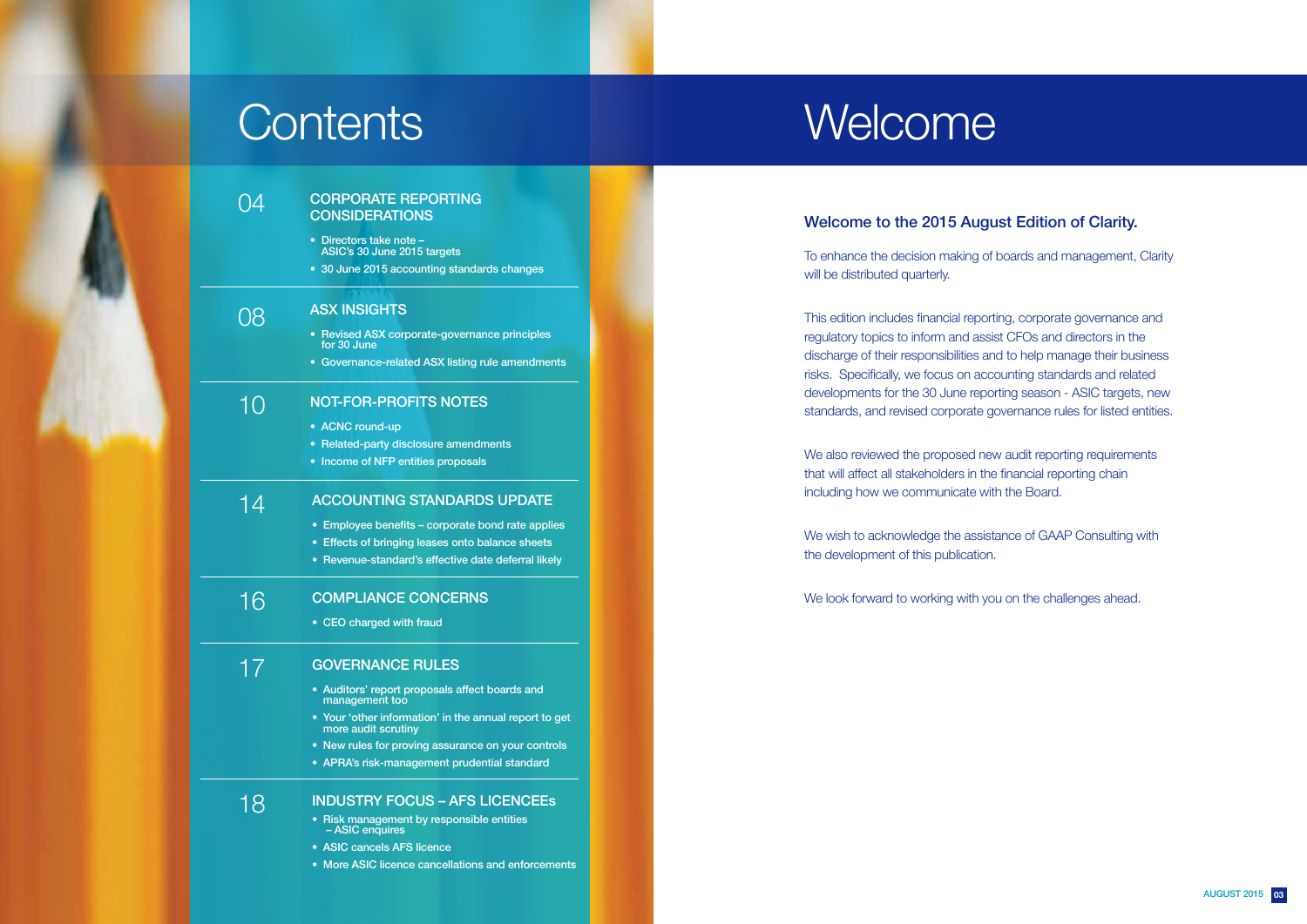**ASIC has announced its focus areas for 30 June 2015 financial reports for listed entities and other entities of public interest with many stakeholders. ASIC stressed that directors and auditors should continue to focus on values of assets and accounting policy choices.**

ASIC noted that it continues to see instances where companies have used unrealistic assumptions in testing the value of assets or have applied inappropriate accounting choices in areas such as revenue recognition.

Preparers and auditors should carefully consider the need to impair goodwill and other assets. ASIC continues to find impairment calculations that use unrealistic cash flows and assumptions, as well as material mismatches between the cash flows used and the assets being tested for impairment.

Fair values attributed to financial assets should also be based on appropriate models, assumptions and inputs.

Particular focus should be given to assets of companies in extractive industries and mining support services, as well as asset values that may be affected by digital disruption.

Preparers and auditors should focus on the appropriateness of key accounting policy choices that can significantly affect reported results. These include off-balance sheet arrangements, revenue recognition,

### 30 JUNE 2015 ACCOUNTING STANDARDS **CHANGES**

expensing of costs that should not be included in asset values, and tax accounting.

ASIC's surveillance continues to focus on material disclosures of information useful to investors and others using financial reports, such as assumptions supporting accounting estimates, significant accounting policy choices, and the impact of new reporting requirements.

ASIC notes that even though directors do not need to be accounting experts, they should seek explanation and professional advice supporting the accounting treatments chosen if needed and, where appropriate, challenge the accounting estimates and treatments applied in the financial report. Directors should particularly seek advice where a treatment does not reflect their understanding of the substance of an arrangement. Further information can be found in ASIC Information Sheet 183 'Directors and financial reporting'.

Watch for an information sheet on impairment of nonfinancial assets that ASIC intends to issue before 30 June.

Finally, ASIC will continue to review the financial reports of proprietary companies and unlisted public companies based on complaints and other intelligence. ASIC will also proactively identify and follow up companies that are required to lodge financial reports with ASIC but have not done so.

**The 30 June reporting period will be relatively quiet for profit-seeking entities in contrast to 2014. Only a small number of amended standards and a new interpretation will be effective for the first time. But the story is slightly different for not-for-profit (NFP) private and public-sector entities that face the 'consolidation' challenge.**

*Fair values attributed to financial assets should also be based on appropriate models, assumptions and inputs.*

*But the story is slightly different for not-for-profit (NFP) private and publicsector entities that face the 'consolidation' challenge.*



### DIRECTORS TAKE NOTE – ASIC'S 30 JUNE 2015 **TARGETS**

The new and amended reporting requirements include:

**Materiality guidance:** AASB 2013-9 'Amendments to Australian Accounting Standards – Conceptual Framework, Materiality and Financial Instruments (Part B)'and AASB 2014-1 Amendments to Australian Accounting Standards (Part C – Materiality) make amendments to particular Australian accounting standards to delete references to AASB 1031 and remove quantitative guidance for materiality (so called 'bright lines' of 5 per cent and 10 per cent materiality considerations) as well as an NFP materiality guidance

- **Consolidation exemption for investment entities:** Amendments to AASB 10 'Consolidated Financial Statements' introduce an exemption from consolidation of subsidiaries for entities that meet the definition of an investment entity
- **Offsetting criteria for financial assets and financial liabilities:** Amendments to AASB 132 'Financial Instruments: Presentation' clarifies the requirements relating to the offset of financial assets and financial liabilities
- **Additional disclosures on recoverable amounts for non-financial assets:** Amendments to AASB 136 'Impairment of Assets' remove the requirement to disclose the recoverable amount of a cashgenerating unit (CGU) under certain circumstances. There are some additional disclosure requirements applicable where the recoverable amount of an asset or a CGU is measured at fair value less costs of disposal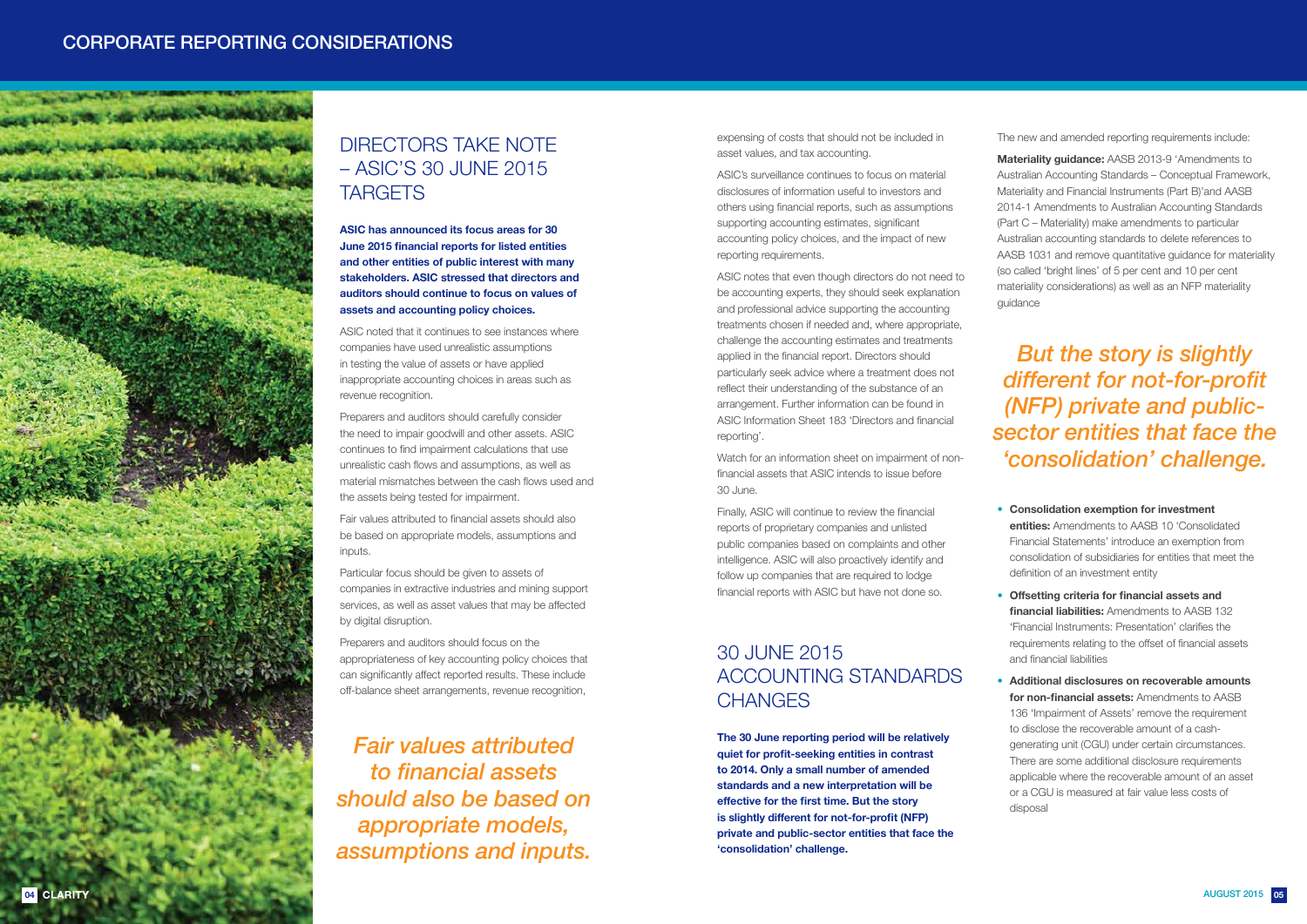- **Clarification on the continuation of hedge accounting for novation of derivatives:**  Amendments to AASB 139 'Financial Instruments: Recognition and Measurement' provide relief for discontinuation of hedge accounting when a derivative is novated in certain circumstances, in addition to clarification on the treatment of changes in fair value for such instruments
- **Annual improvements 2010-2012 and 2011- 2013 cycles:** AASB 2014-1 'Amendments to Australian Accounting Standards Part A – Annual Improvements 2010-2012 and 2011-2013 Cycles' make various amendments to Australian standards, including AASB 8 'Operating Segments', AASB 119 'Employee Benefits', and AASB 124 'Related Party Disclosure'
- **Defined benefit plans employee contributions (amendment to AASB 119):** AASB 2014-1 'Amendments to Australian Accounting Standards Part B' clarifies accounting treatment in relation to contributions that are independent from years of service
- **Clarification of the recognition of a liability to pay a levy imposed by a government**:

### SEVEN ASIC-INSPIRED **CORPORATE RESTATEMENTS**

Interpretation 21 'Levies' discusses the definition of a levy and the recognition of a liability to pay a levy in reference to triggering events and circumstances.

All of the amending standards and the new interpretation generally require full retrospective application (that is, comparative amounts have to be restated), some amendments providing specific transitional provisions.

**\$4.3 million impairment charge: ASX-listed** GoConnect Limited recognised a \$4.3 million impairment charge to goodwill in its results for the half-year ended 31 December 2014 following ASIC's inquiries. The Commission questioned whether the assumptions used in the calculation of the recoverable amount of the goodwill assets were reasonable and supportable.

The following standards apply to NFP private and public-sector entities for the year ending 30 June:

> **Goodwill reduced by \$426.2m:** ASX-listed Primary Health Care Limited has reduced goodwill previously recorded for payments it made to general practitioners when they joined its network of medical clinics.

- AASB10 'Consolidated Financial Statements'
- AASB11 'Joint Arrangements'
- AASB12 'Disclosure of Interests in Other Entities'
- AASB 127(revised) 'Separate Financial Statements'
- AASB 128(revised) 'Investments in Associates and Joint Ventures'
- AASB2011-7 'Amendments to Australian Accounting Standards arising from the Consolidation and Joint Arrangements Standards'
- AASB2012-10 'Amendments to Australian Accounting Standards-Transition Guidance and Other Amendments'
- AASB2013-8 'Amendments to Australian Accounting Standards – Australian Implementation Guidance for Not- for-Profit Entities-Control and Structured Entities (AASB10, AASB 12 & AASB 1049)'.

**Impaired mining assets by \$310m:** In its financial report for the half-year ended 31 December, Resolute Mining Limited impaired its Syama Mine by \$310 million. ASIC had previously made enquiries regarding the value of the mine as part of its financial-reporting surveillance program. The Commission had raised several concerns with Resolute, including the need for valuation cross-checks and the use of announced ore reserves in impairment-testing models.

**From 1 July 2014, ASIC commenced public disclosure of corporate restatements of results arising from its surveillance activities. Since December, ASIC has announced the following:**

The cash flows generated from the acquired businesses have not been sufficient to produce a value-in-use that is higher than the carrying amount of the goodwill assets. The company relied on a fairvalue calculation to produce a recoverable amount that exceeded the carrying amount of goodwill assets. However, ASIC did not consider that there was sufficient evidence to support a fair-value measurement of the goodwill assets.

**Revenue corrected by \$5.8m: Balanced Securities** Limited, a secured note issuer and mortgage lender, re-lodged its 30 June 2014 financial report, which corrected an overstatement of revenue reported for the year ended 30 June 2013. The company has also issued a supplementary prospectus referring to the correction.

ASIC's review of Balanced Securities' 30 June 2014 financial report identified that \$5.8 million of revenue had been incorrectly recognised in the 30 June 2013 financial year when it should have been accrued in the previous vear.

Following ASIC's inquiries, Primary has determined that, while a portion of payments will continue to be accounted for as goodwill, a significant majority of them will be treated as intangible assets and amortised over the life of the relevant contract, generally for five years.

Primary has now reduced goodwill by \$426.2 million as a prior period adjustment in its results for the half-year ended 31 December 2014. The goodwill has been replaced by an identifiable intangible asset with an amortised amount of \$139.9 million. Retained profits have been reduced by \$290.4 million, representing past amortisation.

Resolute conducted its impairment testing to take into account events that had occurred in the six months ending 31 December, and has made several adjustments to assumptions and a valuation technique that gave rise to an outcome consistent with other information based on its announced ore reserves.

**\$2.15m impairment charge:** In its financial report for the half-year ended 31 December, ASX-listed Greenearth Energy Limited has made a \$2.15 million impairment charge relating to its geothermal operations. ASIC reviewed the company's financial report for the year ended 30 June 2014 as part of its surveillance program, questioning the company on the carrying value of the exploration and evaluation assets of its geothermal operations.

**Tax-effect accounting errors:** ASX-listed Tribune Resources Limited restated comparative balances in its financial report for the half-year ended 31 December as a result of errors in its tax accounting to 30 June 2014. As a result of ASIC's inquiries, Tribune carried out an extensive review of its tax position and identified the following errors:

• Overstated deferred tax liability for an investment in a controlled entity of \$2.8 million that should have been eliminated on consolidation

**BARBARAGERAGE WARDER** 

- Understated deferred tax liability relating to mine development assets of \$2.4 million
- Overstated current income tax provision from the year ended 30 June 2011 of \$3.9 million.

**Reclassification of \$2.1m expenses**: ASX-listed Minemakers Limited reclassified expenses of \$2.1 million in its financial report for the half-year ended 31 December 2014. The company reclassified prioryear impairment losses on an unlisted investment from a reserve to accumulated losses.

ASIC contended that there was objective evidence of a significant decline in the fair value of the unlisted investment, classified as available-for-sale, that Minemakers had accounted as reductions in a reserve.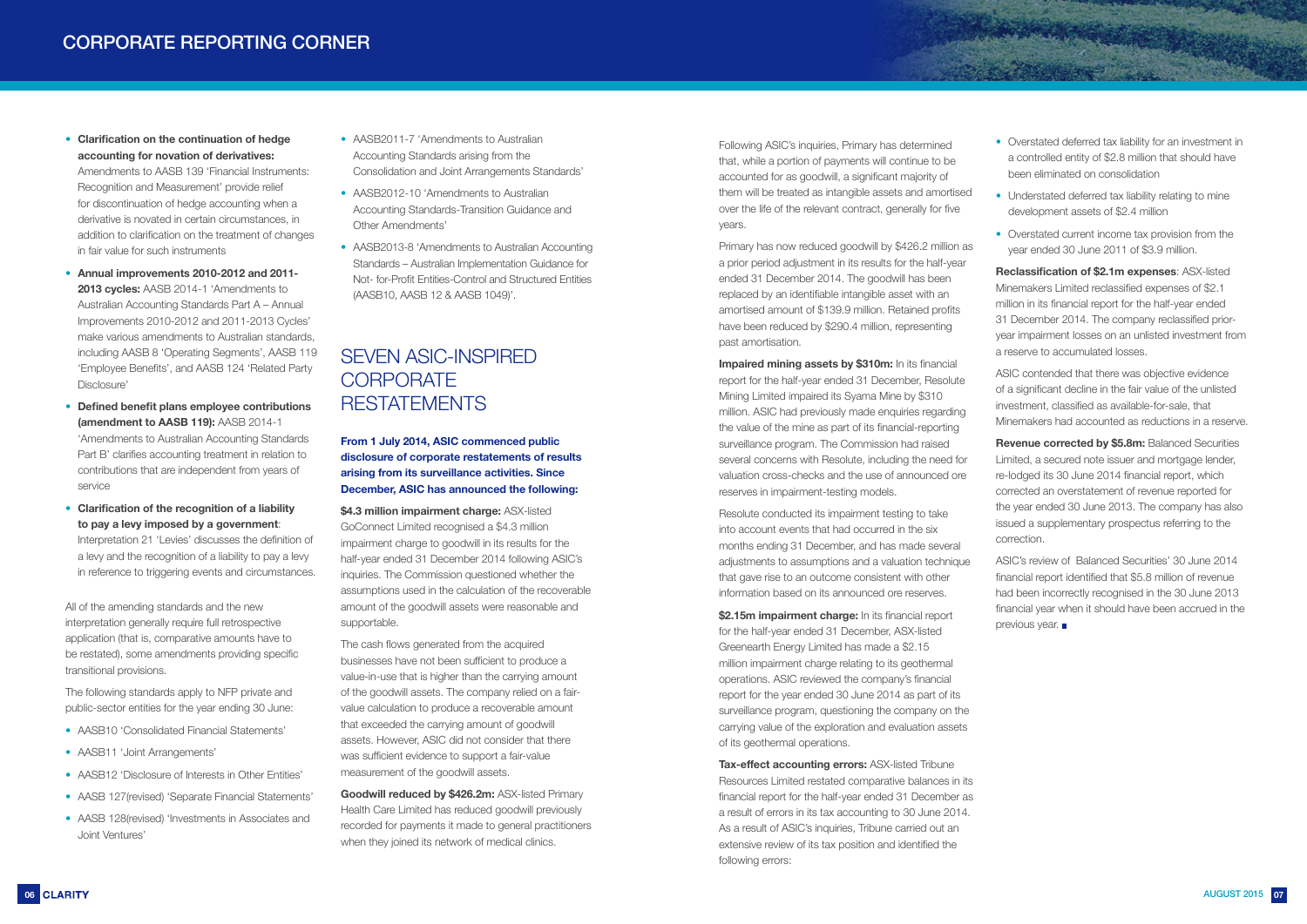## REVISED ASX CORPORATE-GOVERNANCE PRINCIPLES FOR 30 JUNE

#### **The ASX Corporate Governance Council's revised 'Corporate Governance Principles and Recommendations' (third edition) operate for the 30 June reporting period.**

There are nine new recommendations:

**Prospective directors:** Appropriate checks should be undertaken before appointing a person or putting forward to security holders a candidate for election as a director. Security holders should have all relevant material information about decisions on whether or not to elect or re-elect a director (Recommendation 1.2)

**Company secretary:** The company secretary should be accountable direct to the board through the chair on all matters to do with the proper functioning of the board (Recommendation 1.4)

**Contracts with directors and senior executives:**  There should be a written agreement with each director and senior executive setting out the terms of his or her appointment (Recommendation 1.3)

**Electronic communication:** Security holders should be given the option to receive communications from, and send communications to, the entity and its security registry electronically (Recommendation 6.4)

**Internal audit function:** If the entity has an internal audit function, disclosure should be made of how the function is structured and what role it **08 CLARITY CLARITY 2015 09** 

**Training:** There should be a program for the induction of new directors and the provision of appropriate professional-development opportunities for directors to develop and maintain their skills and the knowledge needed to perform their roles effectively (Recommendation 2.6)

**Annual general meeting:** The external auditor should attend the AGM and be available to answer questions from security holders relevant to the audit (Recommendation 4.3)

**Website:** Information about the entity and its governance should be available to investors via its website (Recommendation 6.1)

- The financial records of the entity have been properly maintained and that the financial statements comply with appropriate accounting standards and give a true and fair view of the financial position and performance of the entity, and
- The opinion has been formed on the basis of a sound system of risk management and internal control that is operating effectively.

### GOVERNANCE-RELATED ASX LISTING RULE **AMENDMENTS**

performs. If the entity does not have an internal audit function, the processes used to evaluate and improve the effectiveness of its risk management and internal control processes should be disclosed (Recommendation 7.3), and

- The recommendation that has not been followed
- The period during which the recommendation was not followed
- The reasons for not following the recommendation What (if any) alternative governance practices it adopted
- in lieu of the recommendation during that period.

**Material exposures:** The entity should disclose whether it has any material exposure to economic, environmental and social sustainability risks and, if it does, explain how it manages those risks (Recommendation 7.4).

CEO/CFO certification of financial statements (Recommendation 7.3) in the second edition has been upgraded and moved to Recommendation 4.2 in the third edition. The revised recommendation states that the board of a listed entity should, before it approves the entity's financial statements for a financial period, receive from its CEO and CFO a declaration that, in their opinion:

Unlike recommendation 7.3, this will apply to financial statements for any reporting period and not just to year-end financial statements.

**Under the modified listing rule 4.10.3, a listed entity will be able to include its corporate governance statement either in its annual report or on its website. If the entity discloses its statement on its website, its annual report will need to include the URL of the page where the statement may be found.**

The amendments to rule 4.10.3 'If Not, Why Not Disclosures' make it clearer what an entity should disclose if it has not followed a recommendation of ASX's Corporate Governance Council for any part of the reporting period. The modified rule requires the entity to disclose the following information:

## *Under the modified listing rule 4.10.3, a listed entity will be able to include its corporate governance statement either in its annual report or on its website.*

Under new listing rule 4.7.3, regardless of whether an entity chooses to include its corporate governance statement in its annual report or on its website, it must lodge with ASX a completed appendix 4G 'Key to Disclosures Corporate Governance Council Principles and Recommendations' at the same time as it lodges its annual report with the exchange. The Appendix 4G provides a key to where the various disclosures suggested in the recommendations or required under listing rule 4.10.3 can be found.

Under new Listing Rule 4.7.4, if an entity chooses to include its corporate governance statement under rule 4.10.3 on its website rather than in its annual report, it must lodge a copy of the statement with ASX at the same time as it lodges its annual report. The corporate governance statement must be current.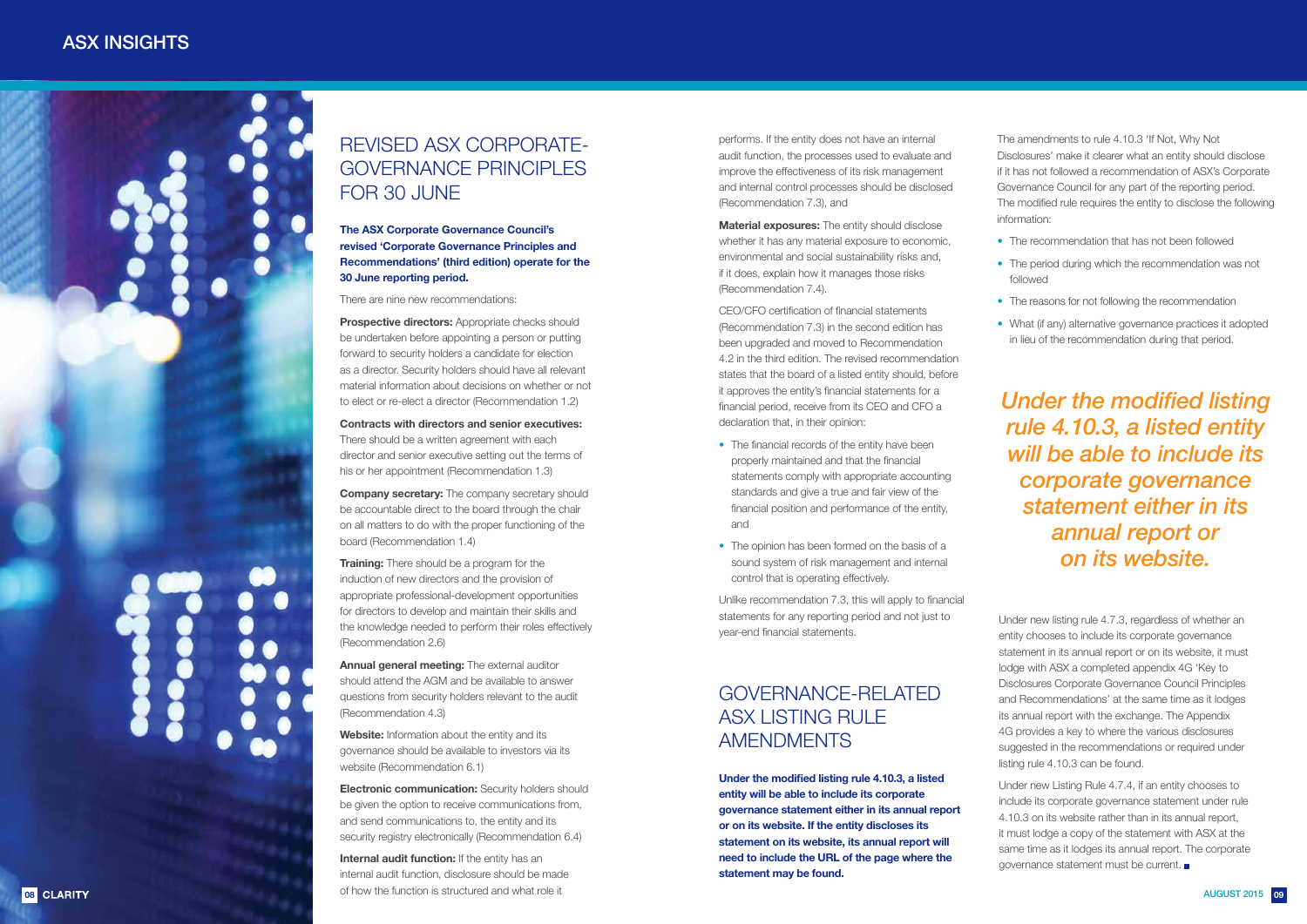### ACNC ROUND-UP

**It has been busy at the ACNC and there are many developments that affect the boards and management of charities. In summary, the Commission has:**

#### **Reporting**

- Published Commissioner's Interpretation Statements on the provision of housing by charities and health-promotion charities
- Started reviewing samples of 2014 annual information statements and financial reports (for medium and large charities) to identify material errors or anomalies
- Announced that non-government schools will not have to provide any financial information direct to the ACNC for the 2014 and 2015 reporting periods as the ACNC will extract relevant data from Department of Education and Training financial questionnaires

#### **Compliance**

- Announced that 6000 'double defaulter' charities were at risk of losing registration and access to Commonwealth tax concessions for failing to meet their reporting obligations for two consecutive years
- Made decisions to revoke the charity status of several charities and issued its first enforceable undertaking to improve a charity's governance
- Released 'Charity Compliance Report: December 2012 – December 2014 and Beyond'
- Continued to 'clean-up' the national charity register by revoking the charity status of thousands of organisations that the regulator believed were no longer operating
- Reminded NFPs to take the 'ACNC charity health check' to assess how well charities were meeting their obligations, and to check whether their subtype was up-to-date on the charity portal
- Provided additional quidance for companies limited by guarantee and new information on merging or winding up a charity, or changing its legal structure
- Developed a template for a governing document for charities (for example, small religious congregations) that might not have their own governing documents but instead use statutes (Acts of parliament) or canon law (church law) for this purpose
- Published a checklist and guidance to help charities avoid financing terrorist activity
- Published guidance to help non-government schools report to the ACNC under the new reporting arrangements
- Published a resource page for Aboriginal-and-Torres Strait Islander-controlled charities at acnc.gov.au/ indigenous.

#### Information tools

It will replace standard AASB 1004 'Contributions', including income-recognition requirements for donations, grants, taxes and similar transactions.

Report (CFR), which is proposed to consolidate and replace the current financial-reporting framework for residential and home-care providers.

### RELATED-PARTY **DISCLOSURE** AMENDMENTS

**The AASB has issued amendments to extend the scope of AASB 124 'Related Party Disclosures' to include not-for-profit (NFP) public-sector entities. The key impact of the amendments is to specify consistent related-party disclosure requirements for federal and state governments, local councils and other NFP public-sector entities.**

The amendments, described in AASB 2015-6 'Amendments to Australian Accounting Standards – Extending Related Party Disclosures to Not-for-Profit Public Sector Entities', apply to annual reporting periods beginning on or after 1 July 2016. Comparative disclosures are not required in the first year of application of the amendments.

The amendments to AASB 124 will ensure that publicsector entities with related-party transactions are subject to the same disclosure requirements as the private sector.

### INCOME OF NFP ENTITIES PROPOSALS

**The AASB invites comments on ED 260 'Income of Not-for-Profit Entities', which proposes guidance to help NFPs to apply the principles of AASB 15 'Revenue from Contracts with Customers'.** 

### NOT-FOR-PROFIT NOTES



*It has been busy at the ACNC and there are many developments that affect the boards and management of charities.*

The ACNC registered its 6,000th charity since establishment in December 2012, bring the total number of charities registered to over 54,000.

Minister Scott Morrison has signalled that he will not make scrapping the ACNC a priority in his new Social Services portfolio. The federal budget contained funding for the ACNC for the next four years.

The Department of Social Services has released a discussion paper 'Proposed changes to financial and prudential reporting requirements for residential and home care'. The discussion paper outlines the structure of the proposed Comprehensive Financial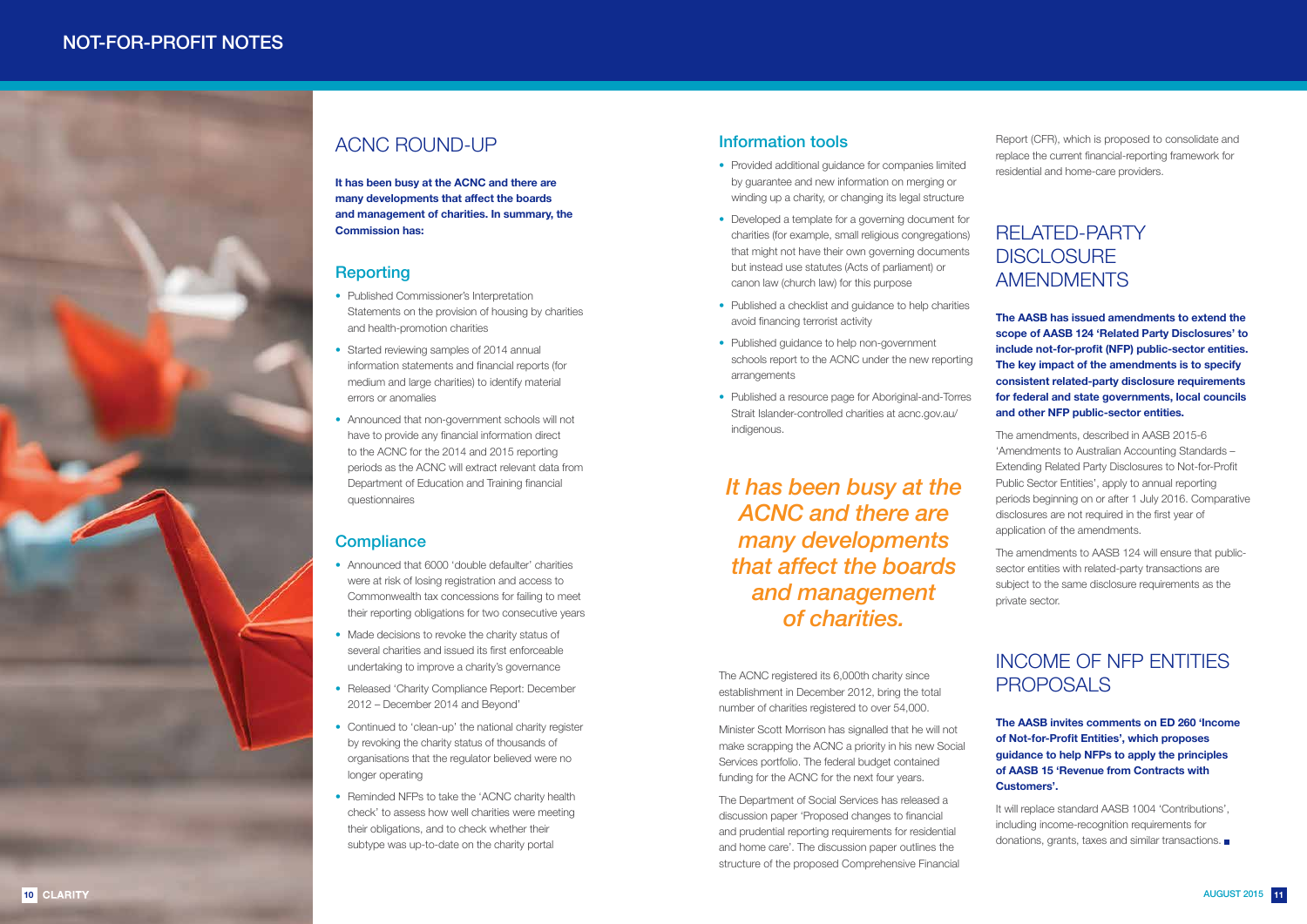### EMPLOYEE BENEFITS – CORPORATE BOND RATE APPLIES

**There is evidence of a sufficiently observable, deep and liquid market in high-quality Australian corporate bonds that satisfies accounting requirements, according to 'Discount rates for employee benefit liability valuation', a research report by Milliman Australia. Australian entities must use corporate rather than government bond rates to discount post-employment benefits and other long-term employee liabilities (such as long-service leave) under AASB 119 'Employee Entitlements'.**

The Group of 100 (in conjunction with the Actuaries Institute of Australia) commissioned Milliman to undertake research in relation to the Australian corporate bond market. It concluded that Australia had a deep enough corporate bond market for the purposes of AASB 119's measurement requirements. Up until now, entities have been using the government bond rate, which is the default measurement position under AASB 119 in the absence of a deep market. AASB 119 requires that corporate rates be used by all entities (except public-sector not-for-profits) to discount these liabilities.

### EFFECTS OF BRINGING LEASES ONTO BALANCE **SHEFTS**

By using the new discount rates rather than the government rate, companies will be able to reduce their employee liabilities and, in most cases, their expense. This change will benefit businesses of all sizes but will have the biggest impact on companies with many employees and those with defined-benefit superannuation funds.

The discount rates for the year ended 30 June 2015 are available on both the Milliman Australia's website (http://au.milliman.com) and G100 website (www.group100.com.au).

Apart from the calculations, don't forget to change your accounting policies note!

**The International Accounting Standards Board (IASB) is finalising a new International Financial Reporting Standard (IFRS) that will require companies to bring leases onto balance sheets. The board has published a document outlining the likely practical effects of the new standard, as well as details on the similarities and differences between the IASB's requirements and those of the US Financial Accounting Standards Board.**

The main change will involve an increase in balance sheet assets and liabilities for companies that have many leases not already recorded on balance sheets. The move is expected to improve the transparency of a company's leverage and asset base.

As well as balance-sheet changes, the new standard is likely to result in important differences on stated incomes. Among them is the reporting of higher operating profits compared with the present requirements. There will be no changes to total cash flows but, in cash-flow statements, the amount of operating cash will increase while the amount of financing cash will decrease.

The document also looks at other potential implications of the 'leases' accounting model, such as the possible impact on the cost of borrowing. It asserts that the new standard will provide more transparent information about a company's financial commitments, but does not change them.

The IASB's deliberations on the new model should be complete for the final standard to be issued later this year.

### REVENUE-STANDARD'S EFFECTIVE DATE DEFERRAL LIKELY

**The IASB and AASB issued an exposure drafts proposing a one-year deferral of the effective date of the revenue standard to 1 January 2018. The new standard IFRS 15 'Revenue from Contracts with Customers' (AASB 15) was issued jointly by the IASB and the US Financial Accounting Standards Board (FASB) in May 2014 with an effective date of 1 January 2017. The standard's early application would still be permitted.**

The IASB is planning to issue an exposure draft with proposed clarifications to the standard that stem from the joint Transition Resource Group meetings. The international body also wanted to align its revised standard with the FASB's.

*The main change will involve an increase in balance sheet assets and liabilities for companies that have many leases not already recorded on balance sheets.*

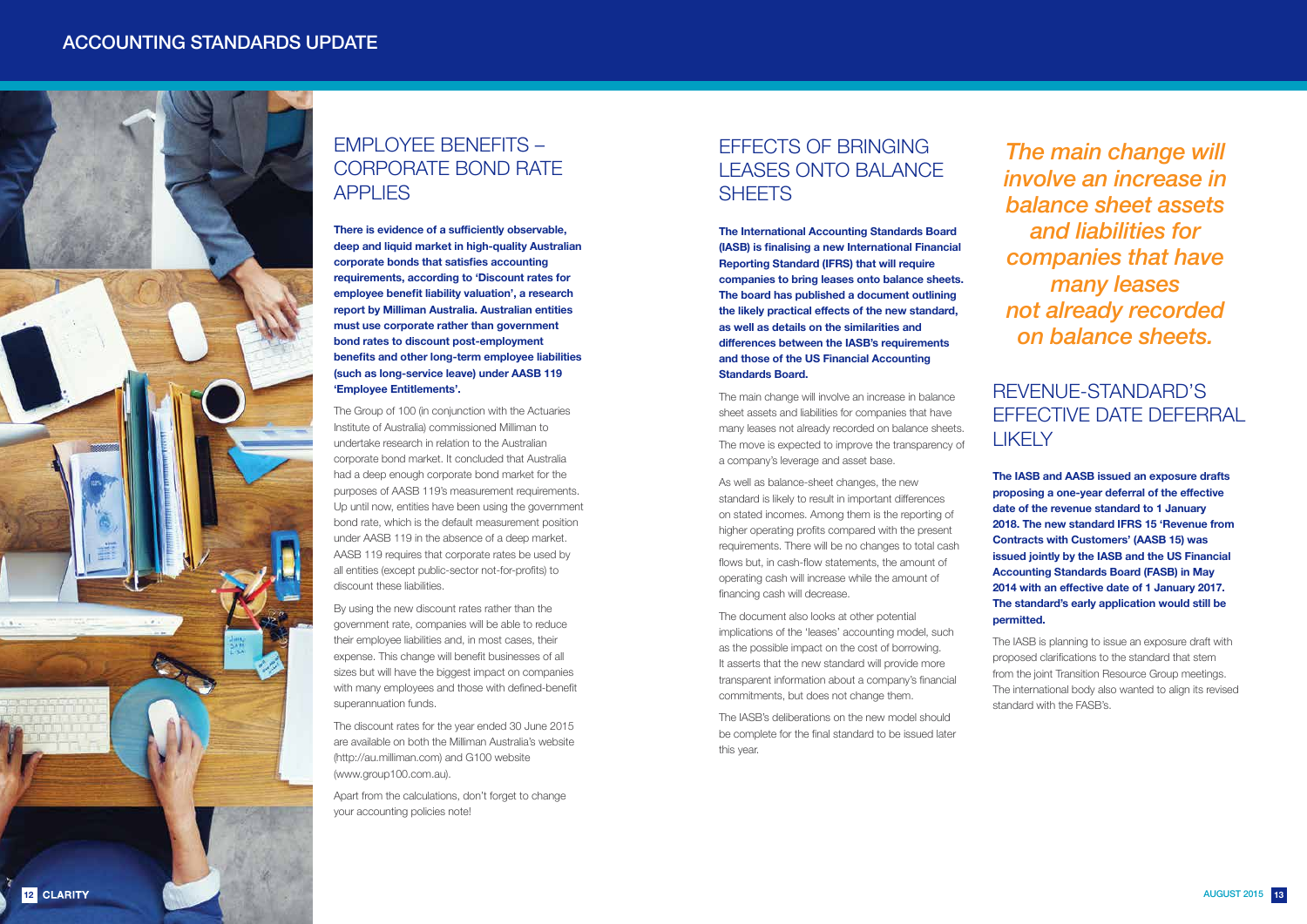### AUDITORS' REPORT PROPOSALS AFFECT BOARDS AND MANAGEMENT TOO

**The Auditing and Assurance Standards Board (AUASB) proposes to revise and amend five standards and issue a new one on 'Key Audit Matters' (KAMs). Eight other standards contain consequential amendments. Audit reporting will be never the same. Governance and management will be surprised as changes have implications for you.**

The amendments will match recent changes by the International Auditing and Assurance Standards Board (IAASB) that are aimed at promoting enhanced auditor reporting throughout the world. The proposed new and revised standards lay the foundation for the future of global auditor reporting and improved auditor communications.

### CEO CHARGED WITH FRAUD

The former CEO of collapsed debenture issuer Wickham Securities Ltd has faced court charged with various offences, including fraud, following an ASIC investigation. Wickham Securities was placed in administration in December 2012 and liquidation in February 2013. It collapsed owing more than \$27 million to about 300 debenture holders.



### FINANCIAL REPORTING RELIEF FOR 'TROUBLED ENTITIES'

Garth Peter Robertson appeared in the Brisbane Magistrates Court charged with 10 counts of fraudulently obtaining more than \$760,000 from Wickham Securities between December 2010 and November 2012. Mr Robertson was charged with a further count of fraudulently obtaining \$15,000 from Balmain NB Corporation Limited in November 2010.

He was charged with nine counts of giving or permitting the giving of false information about Wickham Securities to its trustee, Sandhurst Trustees Ltd, and one count of falsifying books relating to the affairs of Wickham Securities in 2012.

Mr Robertson was not required to enter a plea and was bailed.

### COMPLIANCE CONCERNS

*Audit reporting will be never the same. Governance and management will be surprised as changes have implications for you.*

Consistent with counterpart international standards, the new and revised Australian standards will be effective for audits of financial statements for periods ending on or after 15 December 2016.

They represent significant changes of practice. Collaboration by all participants in the financialreporting supply chain will be needed to ensure that the objectives of enhanced auditor reporting are realised.

**ASIC has released regulatory guide 174 'Relief for externally administered companies and registered schemes being wound up'. The guide describes when ASIC will give relief from the financial reporting provisions of the Corporations Act 2001 to externally administered companies and to registered managed investment schemes being wound up. It also describes when ASIC will give relief to externally administered public companies from the requirement to hold an annual general meeting.**



ASIC has issued a new legislative instrument 'ASIC Corporations (Externally-Administered Bodies) Instrument 2015/251', which provides companies with a liquidator appointed with an exemption from financial reporting and, if the company is also a public company, with AGM relief in certain circumstances. Companies in other forms of external administration with an uncertain future are permitted to delay preparing their financial reports under ASIC's relief. The instrument also provides relief from financial reporting to insolvent-registered managed-investment schemes.

To provide information to members of such schemes, the instrument requires those in charge of the winding up to report periodically to members and creditors by making certain information available. For externally administered companies, the law already requires that members and creditors have access to certain public information that is prepared periodically by the external administrator and lodged with ASIC.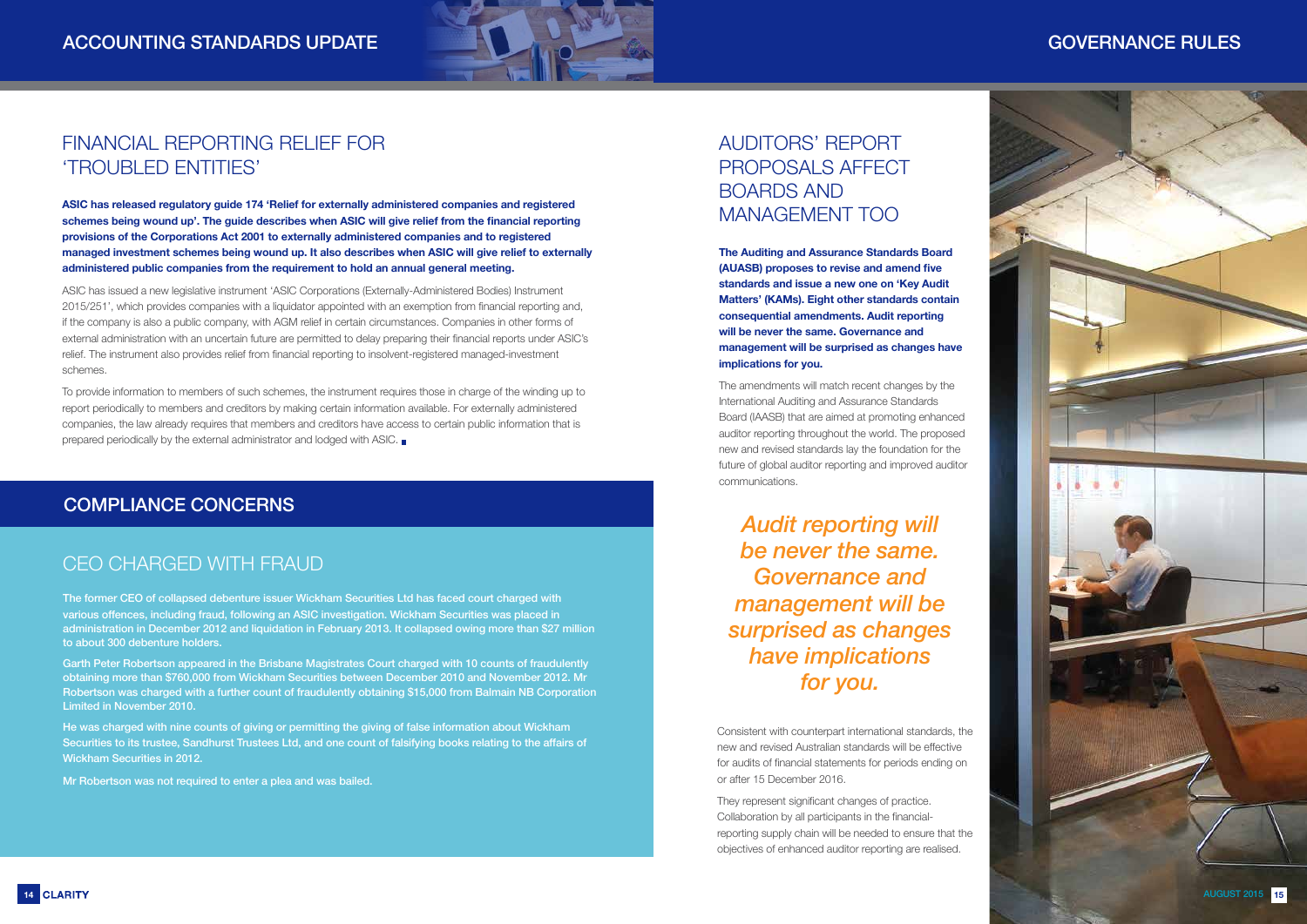The proposed revised standards are:

- ASA 700 'Forming an Opinion and Reporting on a Report'
- ASA 705 'Modifications to the Opinion in the Independent Auditor's Report'
- ASA 706 'Emphasis of Matter Paragraphs and Other Matter Paragraphs in the Independent Auditor's Report'
- ASA 570 'Going Concern', and
- ASA 260 'Communicating with Those Charged with Governance'.

The proposed new standard is ASA 701 'Communicating Key Audit Matters in the Independent Auditor's Report'. The most notable enhancement is the new requirement for auditors of listed entities to communicate Key Audit Matters, that is, matters that the auditor views as most significant, with an explanation of how they are addressed in the audit.

The introduction of KAMs is a significant enhancement that will change not only the auditor's report but more broadly the quality of financial reporting, and, therefore, the informative value to investors and other key stakeholders such as analysts.

The AUASB has also taken steps to increase auditors' focus on going concern matters, including disclosures and transparency about an auditor's work. These apply to all financial statement audits.

Enhanced auditor reporting on going concern including:

- Description of the respective responsibilities of management and the auditor for going concern
- A separate section when a material uncertainty exists, and is adequately disclosed, under the heading 'Material Uncertainty Related to Going Concern' (previously included in an Emphasis of Matter paragraph)
- New requirement to challenge the adequacy of financial report disclosures for so-called 'close calls' in view of the applicable financial reporting framework when events or conditions are identified

that may cast significant doubt on an entity's ability to continue as a going concern.

Other proposed changes include:

- Affirmative statement about the auditor's independence and fulfilment of relevant ethical responsibilities and the identification of relevant Australian ethical requirements
- Enhanced description of the auditor's responsibilities and key features of an audit. Certain components of this description may be presented in an appendix.

Changes in the pipeline are the revision of ISA/ASA 720 (an auditor's responsibilities for other information), the disclosures project, and consequential changes to special-purpose reporting standards (ISA/ASA 800 series). Further tranches of AUASB exposure drafts are expected to be issued in July, the ISA/ASA 800 series is due in early 2016.

We look forward to explaining these proposals further as part of ongoing client communication process.

### YOUR 'OTHER INFORMATION' IN THE ANNUAL REPORT TO GET MORE AUDIT SCRUTINY

**The IAASB has released a revised standard ISA 720 'The Auditor's Responsibilities Relating to Other Information'. The standard and its related conforming amendments to other ISAs aims to clarify and enhance an auditor's focus on 'other information' included in entities' annual reports to ensure that it is not materially inconsistent with audited financial statements. It also includes new requirements that complement recently announced changes to new and revised auditor reporting standards.**

This proposed standard will apply to all financial statement audits.

The standard and its related conforming amendments will be adopted by the AUASB and modified only when there are compelling reasons, such as accommodating Australian legislative requirements.

Concurrent with the auditor reporting standards, ASA 720, once finalised, will be effective for financial reporting periods ending on or after 15 December 2016.

The IAASB has changes in the pipeline related to the disclosures projects, and consequential auditor reporting related changes to the special purpose reporting standards (ISA 800 and ISA 805). The IAASB is expected to progressively release the changes during this year.

### NEW RULES FOR PROVIDING ASSURANCE ON YOUR CONTROLS

**A new standard on assurance engagements ASAE 3150 'Assurance Engagements on Controls' has been issued by the Auditing and Assurance Standards Board (AUASB). It provides requirements, application and other explanatory material for the acceptance, planning, conduct and reporting of assurance engagements on controls.**

ASAE 3150 is operative for assurance engagements commencing on or after 1 January 2016. The proposed standard replaces existing standard AUS 810 'Special Purpose Reports on the Effectiveness of Control Procedures'.

ASAE 3150 requires the assurance practitioner to conclude on the suitability of the design of controls to achieve identified control objectives for every engagement. An assurance practitioner may be engaged to conclude either at a specified date, on the fair presentation of the description of the system and/or implementation of controls as designed, or throughout the period, on the fair presentation of the description of the system and/or operating effectiveness of controls as designed.



ASAE 3150 applies to both reasonable and limited assurance engagements, as well as both direct engagements, where the assurance practitioner evaluates the controls, and attestation engagements, where the responsible party, usually on behalf of the entity, evaluates the controls and produces a statement.

We undertake a number of assurance engagements on controls. In the forthcoming months, we will be explaining the requirements of ASAE 3150 to clients affected and revisiting the terms of those engagements.

### APRA'S RISK-MANAGEMENT PRUDENTIAL STANDARD

**The Australian Prudential Regulation Authority (APRA) has released the final version of its new risk-management standard and associated guidance. The package includes final versions of prudential standard CPS 220 'Risk Management' and prudential practice guide CPG 220 'Risk Management'.**

The new requirements are applicable to authorised deposit-taking institutions (ADIs), general insurers and life companies, and authorised non-operating holding companies (authorised NOHCs) and take effect from 1 January 2015.

The standard, which amalgamates several forerunners, harmonises risk-management requirements across the banking and insurance industries. It reflects APRA's heightened expectations about risk management and an increased emphasis on sound governance and robust risk management practices in response to the global financial crisis.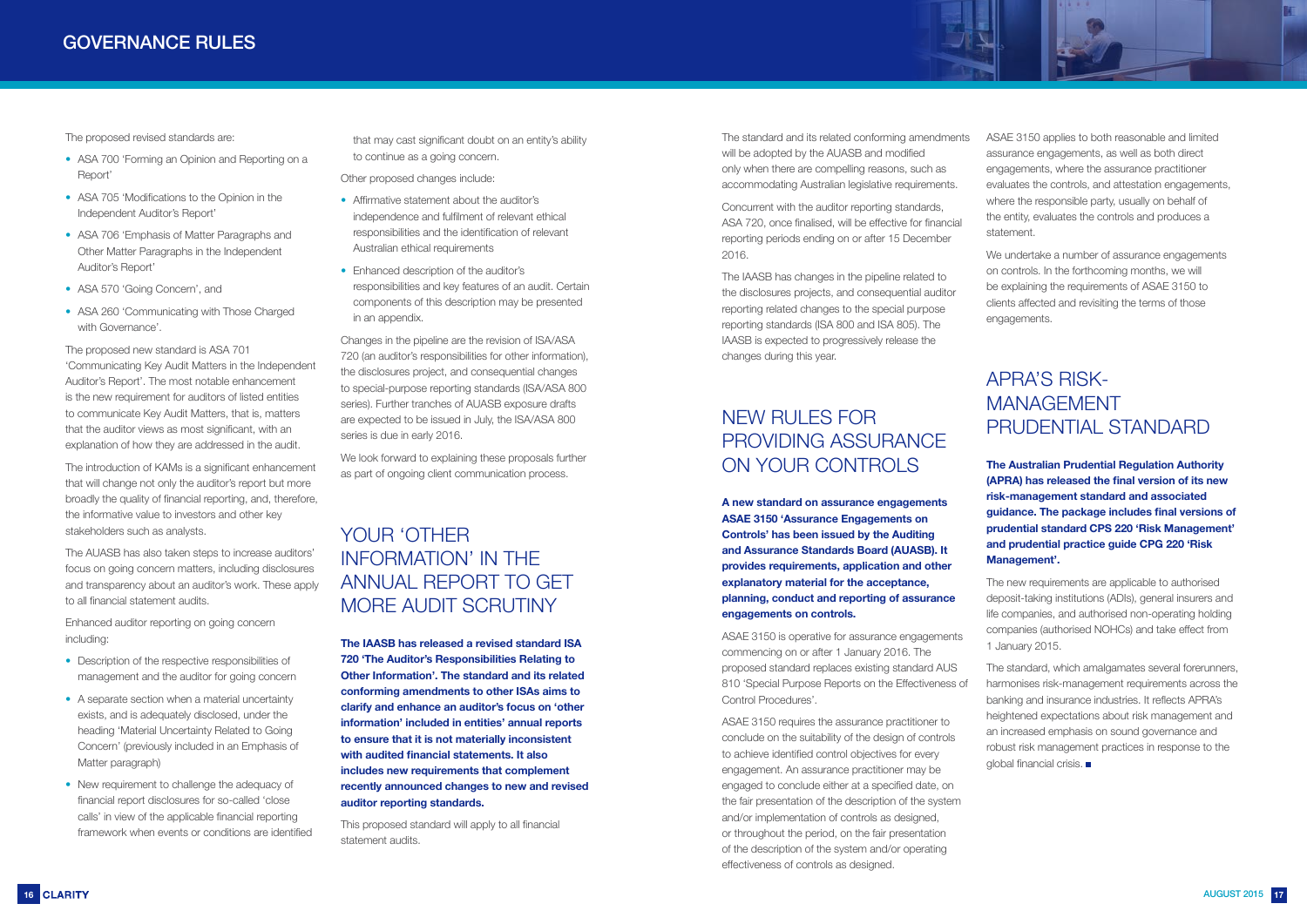### RISK MANAGEMENT BY RESPONSIBLE ENTITIES – ASIC ENQUIRES

**ASIC is investigating several responsible entities of registered managed-investment schemes regarding their risk management practices. In particular, the Commission is looking at fixedincome, exchange-traded and other funds that might experience liquidity issues when the market is volatile.**

The enquiries are a pro active response to increased global and domestic market volatility. They aim to examine the adequacy of risk management and disclosure practices in these market conditions. ASIC wants to ensure that responsible entities are adequately positioned to manage these risks.

### MORE ASIC LICENCE CANCELLATIONS AND **ENFORCEMENTS**

management systems of responsible entities', which proposed guidance based on responsible entities' current practices. ASIC's final policy position is under consideration. The Commission has advised responsible entities that they should continue to ensure that adequate risk management systems are in place to comply with their obligations.

### ASIC CANCELS AFS LICENCE

**ASIC has cancelled the Australian Financial Services (AFS) licence of TCI Capital Advisers Pty Ltd (TCI) following concerns that it failed to comply with its obligations. Melbourne-based TCI provided investment advice, assistance and research to wholesale clients such as multinational corporations and institutional investment funds.**

Deputy Chairman Peter Kell said: "In our experience, a licensee's failure to comply with reporting obligations can indicate a poor compliance culture. After our last review, ASIC warned licensees that their failure to lodge audited annual statements may result in the cancellation or suspension of their AFS licences and we are disappointed that some licensees do not seem to be heeding this message. Be clear, ASIC will continue to contact AFS licensees who have not lodged audited financial statements and take action where they fail to lodge these statements."

ASIC cancelled the licence after TCI management failed to ensure that the company had adequate financial resources to provide its services. TCI also failed to lodge audited financial accounts for financial years 2010-2014 within the required timeframe and failed to report the breach to ASIC.

**ASIC has cancelled four AFS licences following failure to lodge audited annual statements. The cancellations follow ASIC's most recent proactive review of the conduct of 14 licensees in the financial advice industry that had failed to lodge audited annual statements.**

As well as the cancellations, ASIC has:

- Suspended an AFS licence for the licensee's failure to lodge audited annual statements until the outstanding documents were lodged
- Achieved the voluntary compliance of seven AFS licensees that have lodged outstanding documents, and
- Prompted two entities to cancel voluntarily their AFS licences because they were no longer operating financial services businesses.

The requirement to lodge annual audited accounts is an important one. Through it, the licensee can demonstrate that it has adequate financial resources to provide the services covered by its licence and to conduct its business in compliance with the Corporations Act.

© Accountnet Pty Ltd



## *ASIC wants to ensure that responsible entities are adequately positioned to manage these risks.*

ASIC will remind responsible entities of their obligations and ask them to provide information about the adequacy of arrangements addressing risk.

Effective management of these issues leads to less risk being borne by investors. All responsible entities must have a sound and tested risk management strategy in place. Failing to manage risks can have serious implications, including adverse effects on the liquidity of funds.

The enquiries remind financial services licensees to have adequate risk management systems. In 2013, ASIC published Consultation Paper 204 'Risk